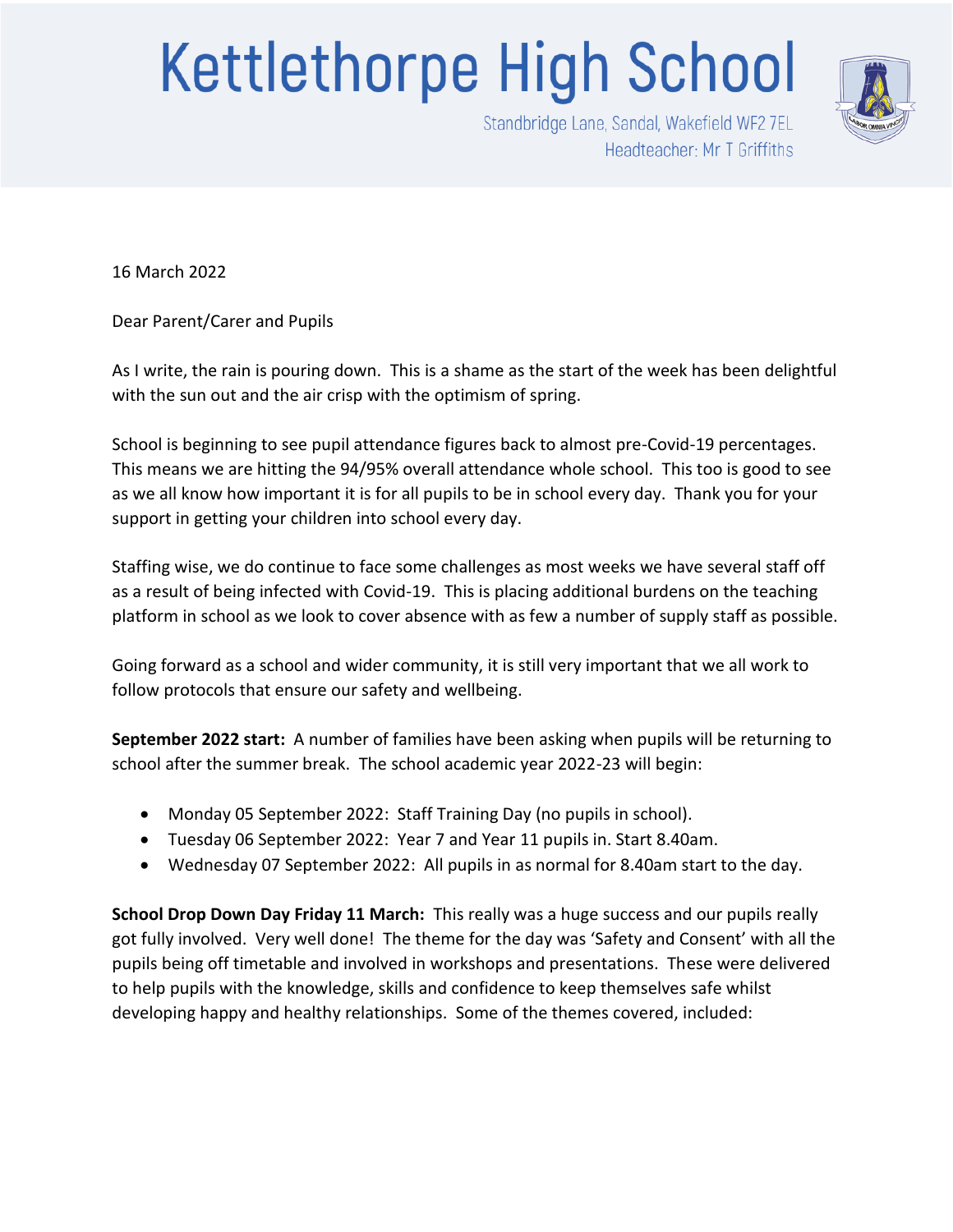- Year 7: What is this feeling? Know that No! Keeping yourself safe. Should I send this?
- Year 8: Love shouldn't hurt. Preventing toxicity. Keeping control. Know that No! Should I send this?
- Year 9: Know that No! Protect your pace. Protect your space. Shout it out. R.E.S.P.E.C.T.
- Year 10: Know that No! Go if you know. Revenge is not sweet. R.E.S.P.E.C.T.
- Year 11: Creating condom confidence. Easy squeezy. Know that No!

Do please talk to your children to both learn about what they have been doing as well as to reinforce how important it is that relationships are mutually safe and unpressured. Again, I have to say the pupils' attitudes and behaviours on the day really were first class. Nicely done!

**Year 11:** Keep the focus going as you prepare for the next round of PPES, which are taking place at the end of March. By now, you should all have plans in place for when you leave school this summer. Keep the focus going and if you do need support with next steps, then call into the careers office next to the school library.

Thank you to all the parents/carers who attended the Year 11 consultation evening, last Thursday. It really was great to see people back in school as it is nearly two years since we have been able to accommodate a full year group consultation face-to-face.

**Citizenship:** Our Year 11 GCSE citizenship group are running two projects this month, and are wanting to raise awareness for the following causes: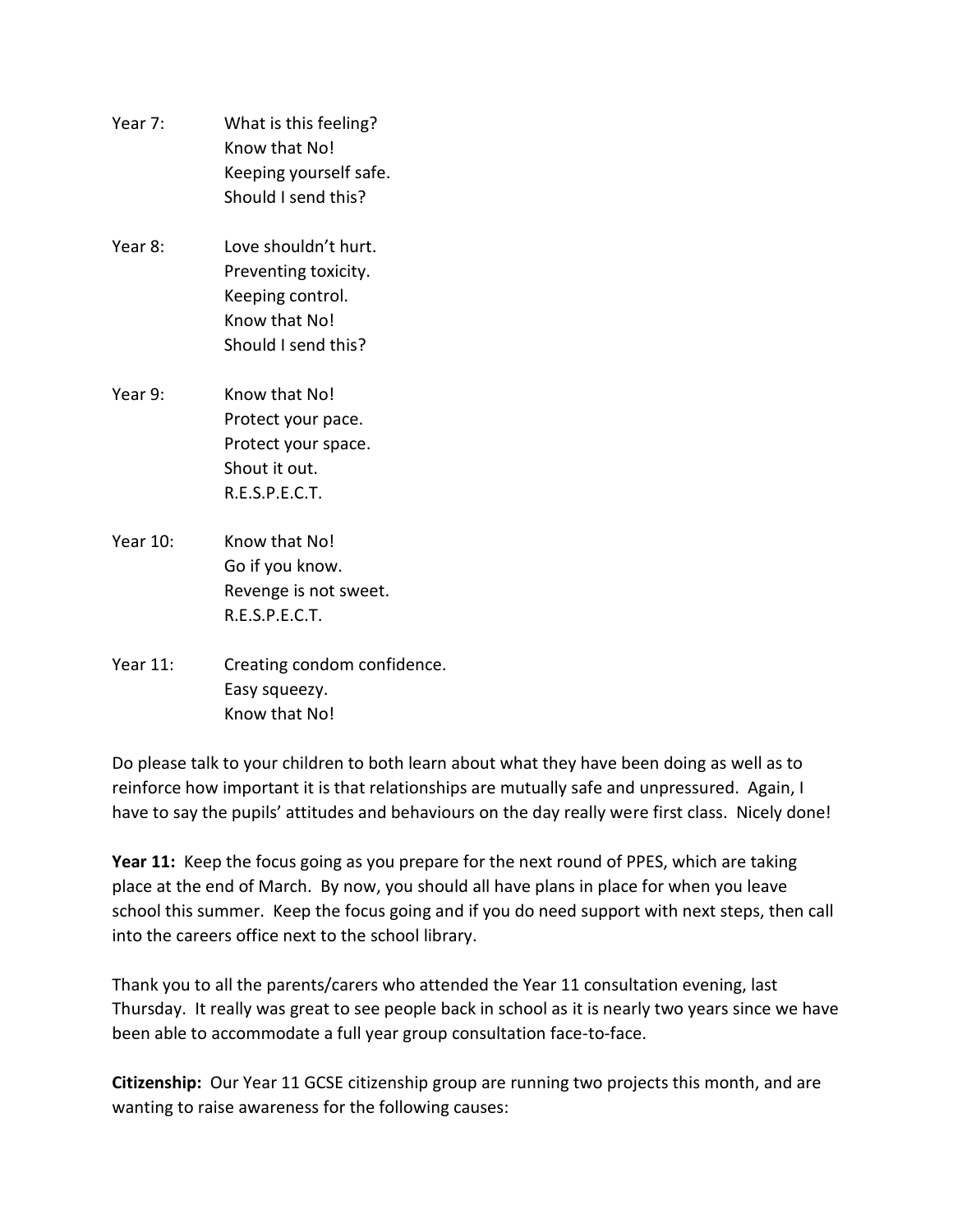- Local Food Banks: The group are collecting for the Calder Grove Cricket Club food bank on Denby Dale Road. They are collecting food and toiletry items and bags for life. Form tutor groups have lists for pupils to take home and the group are collecting until Friday 25 March.
- Ukrainian Crisis: Pupils are aware of this world situation and senior staff have delivered information assemblies to pupils over the last two weeks. Pupils are holding a hot chocolate and bun sale on Friday 25 March. They are also selling bookmarks for £1.50. If any families wish to donate or support here, please contact us or get your children to see Mrs Hawes, who is based in the citizenship base, near art.

**Richer Reading:** We have now restocked the free reading books on the racks around school. We all know the value and worth of reading for fun and we would encourage our pupils to read at home and/or pick a free book, if they do not have one. Well done to the 42 pupils who took books last week. Do enjoy them! There is a book fair on Friday 18 March that will last until Thursday 24 March. Details in the library.

Year 7 and Year 8 pupils continue to have their weekly Richer Reading lessons and these will continue until the end of this academic year. It is great to see whole year groups reading together and discussing their books. Pupils have stickers in their planners to show when they need to bring their books into school. They can read their books at home too, so please feel free to ask them to share these with you.

**Literacy Lasts Tuition**: Well done to pupils who have completed 10 weeks of extra literacy tuition after school on Tuesdays. The data is positive with the group of pupils who attended regularly, making twice as much progress in their reading ages as their year groups overall.

Our literacy coordinator, Miss Green, will be sending home individual reports on all those involved. We thank pupils for their attendance and hard work. We will be starting the sessions again in the week commencing March  $28<sup>th</sup>$  for new pupils, and those we would like to continue, and will be writing to families directly about this.

**Year 8 Choices Reminder**: Please can we remind pupils that the deadline for submitting their choices is Friday 25 March 2022. If pupils need support with this process, they can speak to their form tutor. Further information and a copy of the choices booklet is available on the school website <https://kettlethorpehigh.co.uk/options/>

**Vaccinations:** Last week saw the immunisation team in school to give the Covid-19 vaccinations to those pupils who had consented and were eligible. There will be no further Covid-19 vaccination sessions in school. If your child was unable to have the vaccine on the day, you can book an appointment at one of the vaccination

centres <https://www.nhs.uk/conditions/coronavirus-covid-19/coronavirus-vaccination/>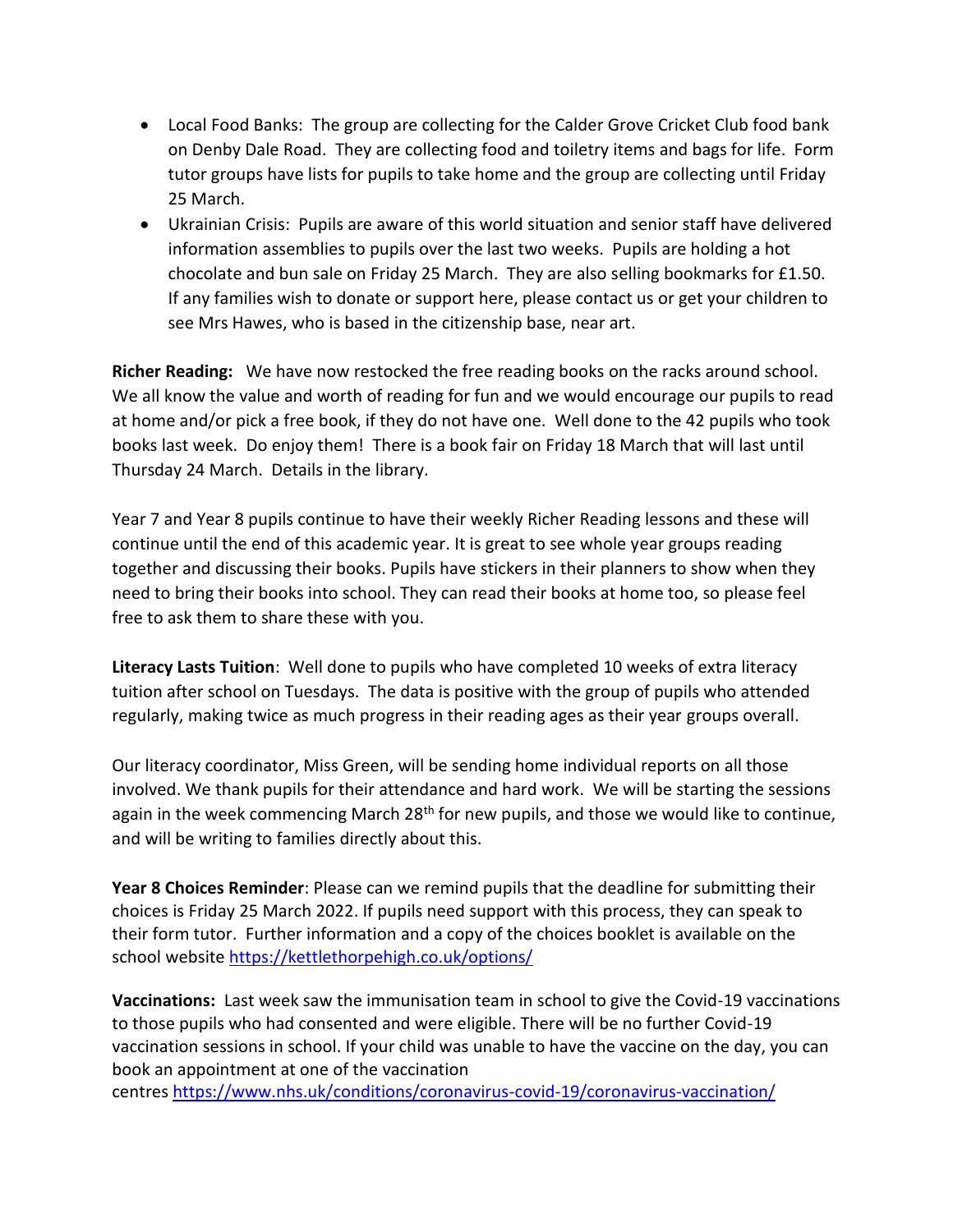**Safer Schools:** Further to our previous newsletters, the bike register scheme was cancelled by Wakefield Council, and has been rescheduled for Thursday 31 March.

All parent/carers who registered previously will already be on the list. Any parents/carers who would like to be added, please email Mrs Mumby, [mmumby@kettlethorpe.wakefield.sch.uk](mailto:mmumby@kettlethorpe.wakefield.sch.uk)

## **Sporting News:**

**Netball:** Very well done to our netball team for their recent success in coming second at a competition based at Wakefield Girls' High School. Overall, twelve teams took part and our Year 8 team really did themselves proud.

**Year 8 Hockey:** The team took part in the Yorkshire Schools' Competition last week, with two loses and a 0-0 draw. Well done!

**Year 9 GCSE Dance:** Pupils were involved in a two hour workshop with a visiting artist from the Northern School of Contemporary Dance. Pupils really did engage well with this opportunity and developed their dance technique and choreography skills.

**Swimming:** Well done to Owen Carmody, in Year 7, who has had a lot of success recently in competitions across Yorkshire, winning bronze medals in the 40 metre individual medley and also the 100 and 200 metres backstroke. He picked up a silver medal in the 50, 100 and 200 metres butterfly and is the Yorkshire champion in the 100 and 200 metres butterfly. In the 50 metre freestyle relay team and medley event, his team were also Yorkshire champions. A very impressive medal haul. Well done Owen!

Having recently spent time with other headteachers to talk about the current educational landscape and, establishing that the issues we are facing as a learning community at Kettlethorpe High School are similar to that of other schools, it is important that we continue to set and maintain high standards.

A lot of thought and discussion was centred around the government's anticipated Education White Paper. This will look to set the national picture for education for the coming years.

In the words of Pericles, the Greek politician and general during the golden age of Athens in 495BC…

> 'just because you do not take an interest in politics does not mean politics will not take an interest in you.'

We shall see!

Thank you for your continued support for the work of the school.